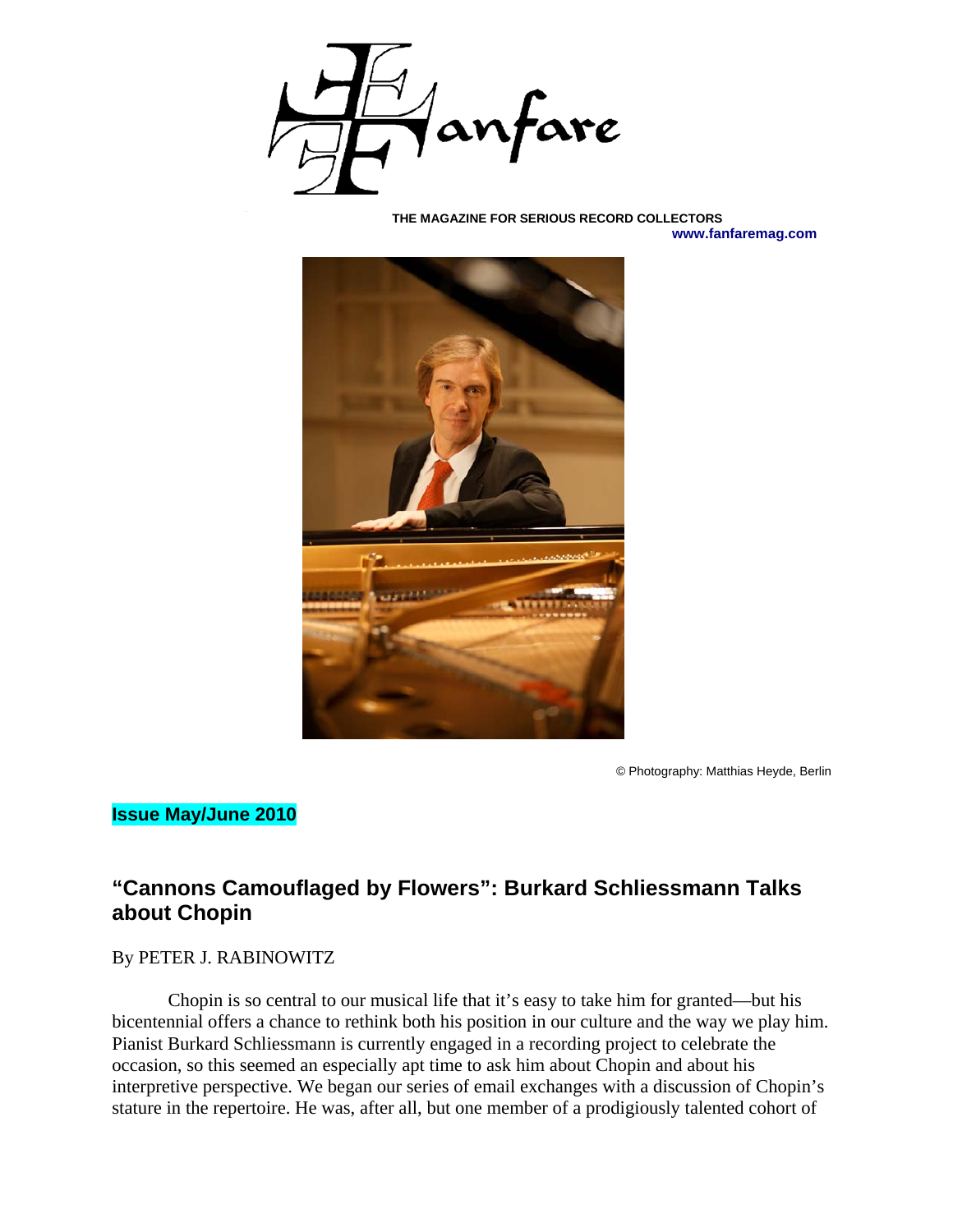composers who created what we now think of as the high romantic movement; yet his music has lasted when the music by Herz, Felicien David, Thalberg, Heller, and Sterndale Bennet is all but forgotten. Why?

"Herz, Thalberg, Heller, Felicien David and others were great virtuosos of *their* time, more famous than Chopin himself. They had their own personal styles, but the essence of their music was time-bound, nothing that could occupy generations *after* them. Chopin, in contrast, was someone *special*, someone who was completely different from all other artists, composers, and pianists. So too with his style. As a result, the aesthetic in approaching Chopin is distinctive: interpreting his music is the most difficult of all. For me personally, it's the *crowning* of playing piano. Bach, Mozart, Chopin: these are *the* three who definitively created musical art in an allembracing and overwhelming way."

What in his circumstances made Chopin so different? "Chopin's biography remains obscure. He withheld himself all his life, in diametrical contrast to the openness and accessibility of his contemporary Franz Liszt. Chopin always conveyed the impression of a suffering soul, not to say a martyr, almost as if this was to nourish or even underpin his inspiration. Striving for crystalline perfection, he never ventured outside his own domain. You know, the Danish philosopher Søren Kierkegaard is said to have given, as a child, "martyr" as his chosen career. Chopin must have shared this cult of the 'Pater dolorosus.'"

To be sure, Schliessmann continues, Chopin was a European celebrity—but even in his celebrity, "he was surrounded by an aura of mystery. Even as a practicing pianist, he was a special case. His playing is described by all his contemporaries as exceptionally individual. He rarely appeared on the concert platform, but he was feverishly awaited by his followers. Ignaz Moscheles, himself one of the leading pianists of the 19th century, described Chopin as follows in 1839:

His appearance is altogether identified with his music, both are tender and ardent. He played to me at my request, and only now do I understand his music…. His *ad libitum* playing, which degenerates into a loss of bar structure among the interpreters of his music, is in his hands only the most delightful originality of performance; the dilettantishly hard modulations, which I cannot rise above when I play his pieces, no longer shock me, because he trips through them so delicately with his elfin touch; his piano is so softly whispered that he needs no powerful forte to express the desired contrasts; accordingly one does not miss the orchestra-like effects which the German school demands of a pianoforte player, but is carried away, as if by a singer who yields to his feelings with little concern for his accompaniment; in a word, he is unique in the world of pianoforte players.

This is perhaps the most expressive and beautiful commentary on Chopin's pianistic status."

Given his quality and popularity as a performer, why did he play so seldom? Was it simply a matter of poor health? "Chopin himself told Liszt, whose virtuosity he always admired: 'I am not suited to giving concerts; the audience scares me, its breath stifles me, its inquisitive looks cripple me, I fall silent before strange faces.'"

I suggested we return for a moment to Moscheles' description: what, in fact, do we know about Chopin's actual practice with regard to rubato?

"There has been much discussion of this, with his contemporaries greatly differing in their views. One of his students recalled,

His playing was always noble and fine, his gentlest tones always sang, whether at full strength or in the softest piano. He took infinite pains to teach the pupil this smooth,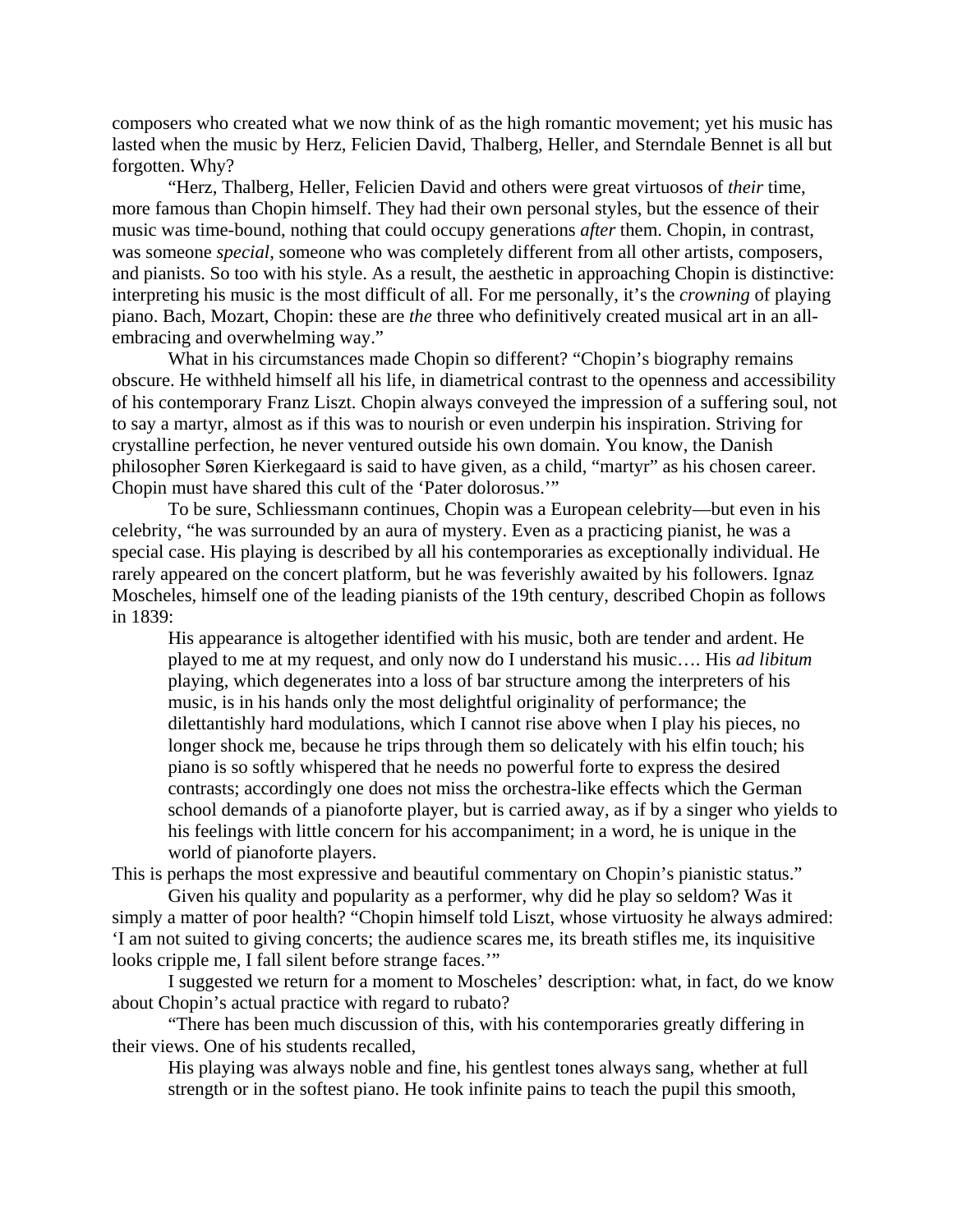songful playing. 'He (she) does not know how to join two notes'—that was his severest criticism. He also required that his pupils should maintain the strictest rhythm, hated all stretching and tugging, inappropriate rubato and exaggerated ritardando.

This recollection polarized whole generations of piano professors in their search for the meaning of rubato, particularly in view of other, more weighty opinions, such as those of Berlioz, who saw Chopin's playing as marred by exaggerated license and excessive willfulness. Evidently he did not allow his pupils the license he reserved for himself."

To put it in different terms, Schliessmann continues, "Chopin's rubato *never* can be handled in a free and uncontrolled way—you will lose the line. It has nothing to do with improvisation. Chopin himself advised his students: 'The left hand is the conductor, it mustn't falter and waver."

Schliessmann clarified his sense of Chopin's character by contrasting him with his contemporary Schumann, whose bicentennial also falls this year:

"To approach Chopin, you have to separate him completely from Schumann. Schumann admired Chopin very much and saw him as friend, but—what only few people know— Chopin himself had much less interest in and esteem for Schumann.

"In detail: Schumann's works follow on from a transitional period determined by the successors of Viennese Classicism, particularly Beethoven. Just as the sons of Bach espoused the 'galant,' ornamented style of their generation, so the pupils of Mozart and Beethoven—Hummel, Ries, Czerny, Moscheles—took pains to compensate for a thinner musical substance with increased instrumental brilliance and thus prepared the ground for the golden age of the piano and the era of the Romantic virtuoso. Among the multitude of composers writing for the piano at that time, only two—Weber and Schubert—stand out as original creative forces.

"The trends that produced Schumann's early piano works started out not so much from Weber's refined brilliance as from Schubert's more intimate and deeply soul-searching idiom. His creative imagination took him well beyond the harmonic sequences known until his time. He looked at the fugues and canons of earlier composers and discovered in them a Romantic principle. In the interweaving of the voices, the essence of counterpoint found its parallel in the mysterious relationships between the human psyche and exterior phenomena, which Schumann felt impelled to express.

"Schubert's broad melodic lyricism has often been contrasted with Schumann's terse, often quickly repeated motifs, and by comparison Schumann is often erroneously seen as shortwinded. Yet it is precisely with these short melodic formulae that he shone his searchlight into the previously unplumbed depths of the human psyche. With them, in a complex canonic web, he wove a dense tissue of sound capable of taking in and reflecting back all the poetical character present. His actual melodies rarely have an arioso form; his harmonic system combines subtle chromatic progressions, suspensions, a rapid alternation of minor and major, and *point d'orgue*. The shape of Schumann's scores is characterized by contrapuntal lines, and can at first seem opaque or confused. His music is frequently marked by martial dotted rhythms or dance-like triple time signatures. He loves to veil accented beats of the bar by teasingly intertwining two simultaneous voices in independent motion. This highly independent instrumental style is perfectly attuned to his own particular compositional idiom. After a period in which the piano had indulged in sensuous beauty of sound and brilliant coloration, in Schumann it again became a tool for conveying poetic monologues in musical terms.

"Like many a Romantic, Schumann found himself up against an artistic dilemma, with various different branches of the arts open to him. Like the 'art-loving monk' in Wackenroder's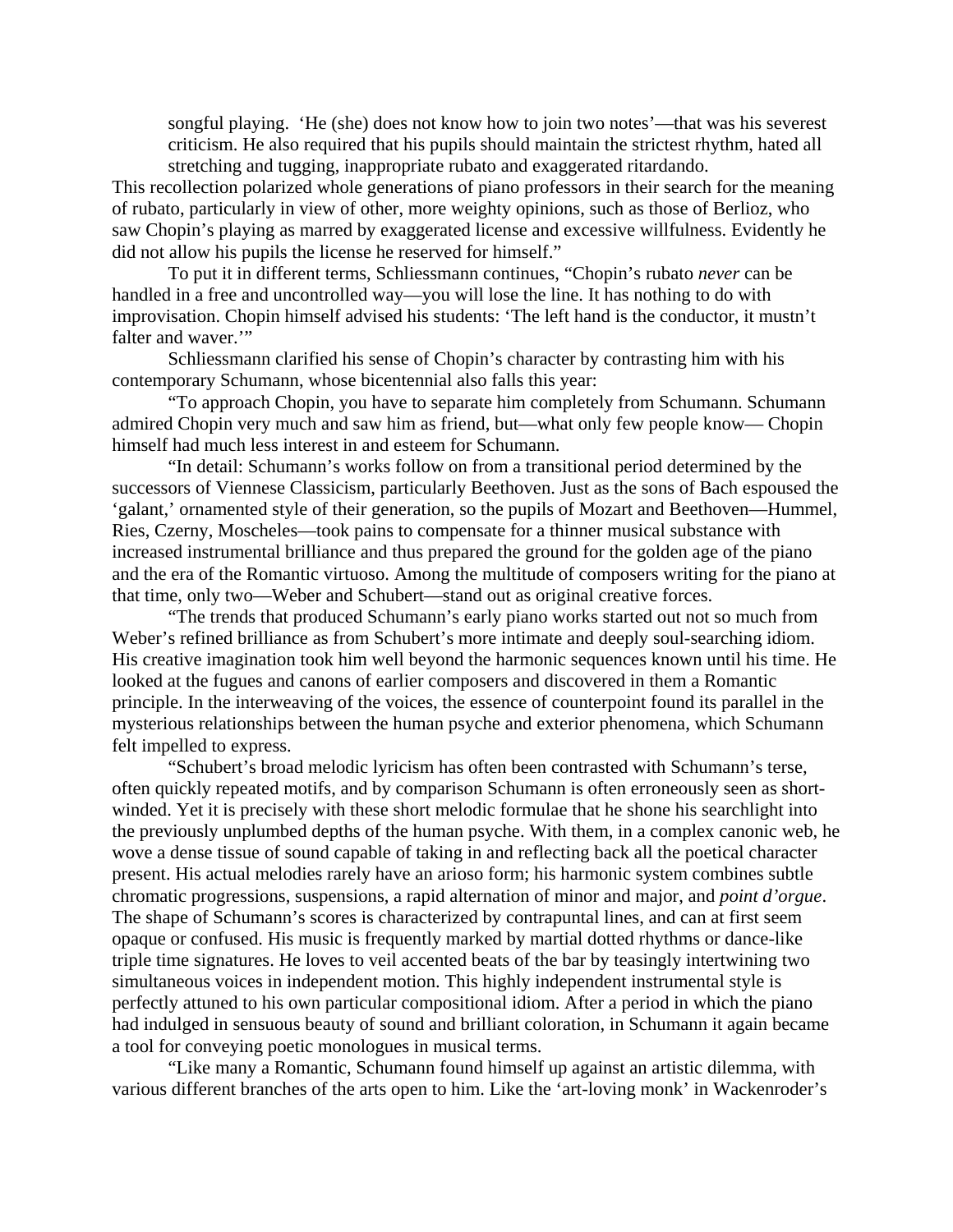rhapsodic essays, the *Herzensergiessungen eines kunstliebenden Klosterbruders,* he poured his enthusiasms into creating a 'golden reflection of life.' In his diary written at age fifteen he was already questing to find the true foundations of his own nature: 'Whether or not I am a poet is up to posterity to decide.' And the momentous realization that 'There does indeed seem to be something unfathomable in me" is an indication that this Romantic artist in the making had a 'daemonic' element in him.

"Undoubtedly the best language for the expression of this 'unfathomable' quality was music. The infinity of musical spheres of expression, independent of rationality, is often perceived as 'unfathomable' by listeners too. The formal principles of order seem to lie hidden deeper in this art than in others. In the twentieth century the great creative minds, when faced with Romantic artistic urges running riot which they believe must be overcome, or feel they have succeeded in overcoming, have stressed the importance of existing rules; they have followed traditional forms, or else, in their search for new ways to connect, have found and set up new formulations and principles. The young Schumann's creative path led in the opposite direction, from classical forms, however deeply revered, to the freedom of subjective self-expression.

"This is an absolute deep contrast to Chopin, who found himself favoring a *classical form* of musical essence. He needs to bring nothing in from outside, the music is nearly '*absolute*.'"

Schliessmann elaborates on this difference by looking at Schumann's *Kreisleriana*. "No other cycle among Schumann's great works so perfectly expresses the sensation of dark nocturnal things, of chaos, lurking in the background. The last piece of this collection shows this particularly well. Like skeletons on horseback, shadowy figures flit before us in a soft, sustained rhythm; in the middle section horn-calls enliven the scene with visions of knightly strength and nobility, but at the end the figures vanish ghost-like into night and mystery. Looking into the first volume of Schumann's diaries we find 'Midnight Piece,' a prose passage which provides moving, indeed alarming evidence of his perilously depressive mental state. It contains elements of a highly personal kind which memorably convey the particular quality of his imagination, mortally cold and never far from visions of death. It could have served perfectly as a model for the final, disturbing piece in the *Kreisleriana* set.

"Such abstruse ideas are totally alien to Chopin. The Romantic interweaving of music and literature that was characteristic of Schumann and Liszt was a negligible source of inspiration. Schumann dedicated *Kreisleriana* to Chopin, but in fact Chopin's consciousness for classical strength and form had nothing in common with the exalted, torn, eccentric and confused character of the work.

"Yet in a relatively short creative life of twenty years or so, Chopin re-drew the boundaries of Romantic music, and his self-imposed restriction to the 88 keys of the piano keyboard sublimated nothing less than the aesthetic essence of piano music. It was his total identification with the instrument which, in its radical regeneration of the lyric and the dramatic, fantasy and passion and their unique fusion, shaped a tonal language which united an aristocratic sense of style and formal Classical training and intuition with an ascetic rigor. Chopin's precisely marshaled trains of thought permitted no experiments, and so he did not 'wander about' within his stylistic points of reference as Scriabin was to do." Chopin's works may seem light and improvisatory, but they are "planned in meticulous details, exactly and well calculated."

Ascetic rigor? I asked Schliessmann to elaborate. "This doesn't mean something like 'renounce' or even a 'lack' of something. No, it means, in philosophical manner (and especially in the historic Greek sense of 'Askesis'), a special kind of *internal yearning*, a special power wherein, despite all depressions, defeats, and failures you develop a new power to *'keep*' to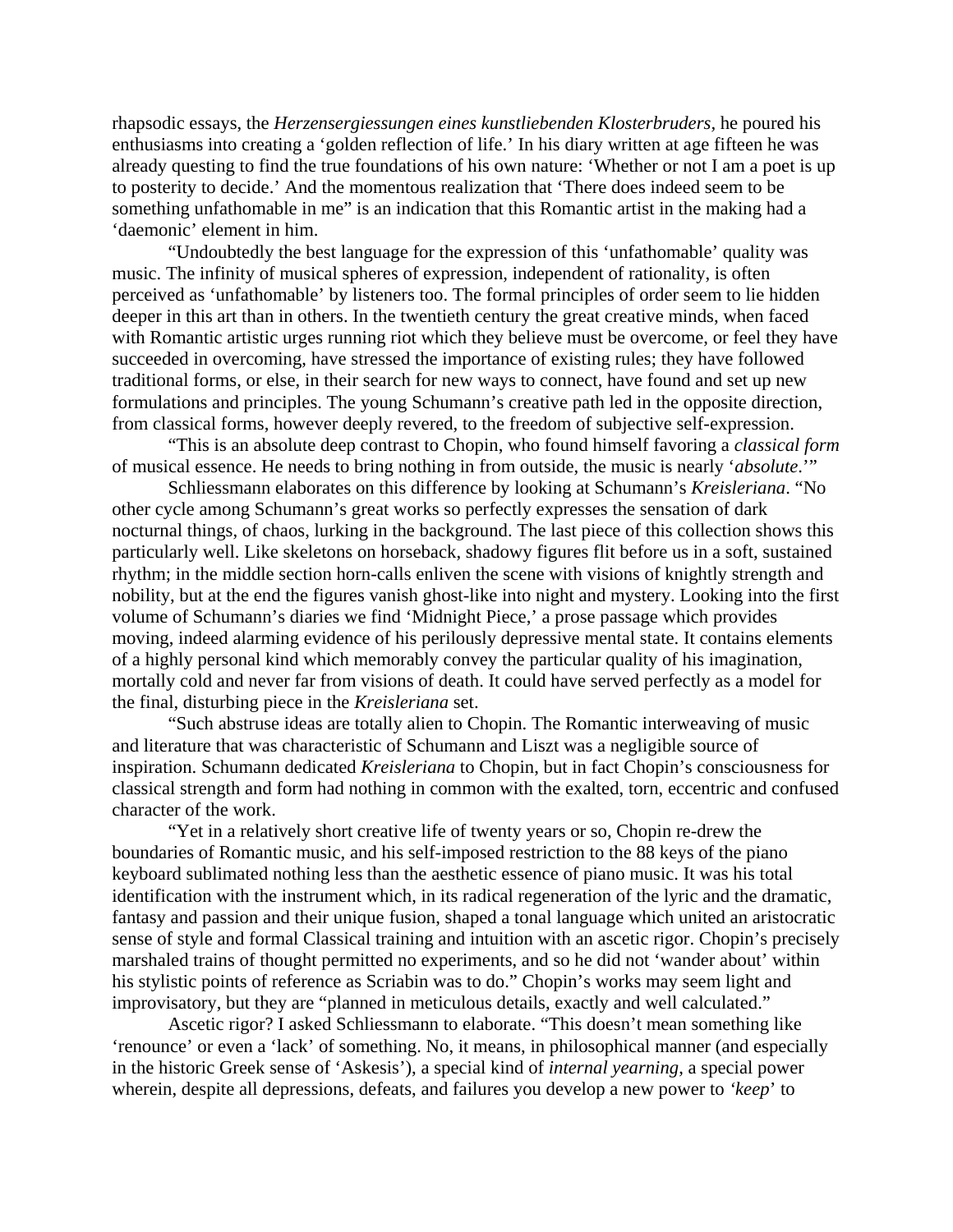something, to *create* something. It's something like an *obsession*. Bach, Mozart, Schubert, they all (and their *oeuvre*) are filled from this phenomenon, and it's this spirit which keeps this music so vivid and alive – and fashioned for all times and generations."

A big anniversary seems a good time to think about where we've come from—what's Schliessmann's sense of the history of Chopin performance and his position in it?

"I'm very interested in the 'Culture of Interpretation.' I'm convinced that each great artist has his own personal style, but it is his artistic responsibility in developing this style to respond other interpretations, either prior or at the same time. I'm convinced that Rubinstein would have presented us another Chopin if Cortot had not existed. Cortot presented very romantic Chopin interpretations—really masterly, outstanding, but confused. Rubinstein's immediate answer was a very classical Chopin. He was really the first to point out the classical line and structure in his *oeuvre*."

No surprise that Schliessmann's most admired pianists recognize this classical element. "Chopin has to be 'controlled.' So, Michelangeli is one of them I was inspired most. The young Pogorelich also played a passionate, but also 'classical' and completely controlled Chopin. I regret so much that – after the tragic death of his wife – he lost his 'mentor.' Also Stefan Askenase, an 'old fashioned' pianist, but someone with a special view into and onto the complete *oeuvre*, celebrated Chopin in a more classical way. And someone special: Mieczyslaw Horszowski."

I ask Schliessmann what, precisely, he means by "artistic responsibility." He answers using Bach performance as his example: "After the re-discovery of Bach by Mendelssohn, Bach was interpreted in a very romantic style. This had nothing to do with Bach. Leopold Stokowski made arrangements for orchestra. O.K., the public had a chance to know the works, but it also had nothing to do with Bach. So Tureck and Gould"—despite their substantial differences— "came and made something completely radical. Only in this way was there a chance to 'correct' the 'picture' of interpretation and move in the right direction." A direction, he points that, that continued to give a new way, even to later generations. "This is artistic responsibility."

Already in 2002, I pointed out, Schliessmann's Chopin playing showed awareness of this responsibility, tempering the drama of Cortot with the classicism of Rubinstein. I asked him—is anything different now? "I myself had worked for a long time to reach a well-balanced combination to keep close together all parameters": both the classicism and the romanticism. "Of course, I have increased my technique to bring out these insights, and so it all has a much more virtuoso effect than years before. My priority has been to bring out Chopin as an *aspect of human realism*, as I already did it with Bach and the *Goldbergs*. So my new edition is a big challenge for me to surpass myself."

Schliessmann has closely studied the descriptions of these pieces written by musicians at the time: Liszt, Tausig, Schumann, and Hanslick, among others; and he has a growing sense of the ideals behind the music. He especially admires Schumann's famous description of Chopin:

Chopin's works are cannons camouflaged by flowers. In this his origin, in the fate of his nation, rests the explanation of his advantages and of his faults alike. If the talk is of enthusiasm, grace, freedom of expression, of awareness, fire and nobility, who would not think of him, but then again, who would not, when there is talk of foolishness, morbid eccentricity, even hatred and fury!"

 How does this description influence Schliessmann? "This has been my ideal since earliest childhood. One cannot describe Chopin better. Here you find the 'explosion,' which is hidden under a 'surface,' which means something completely different!"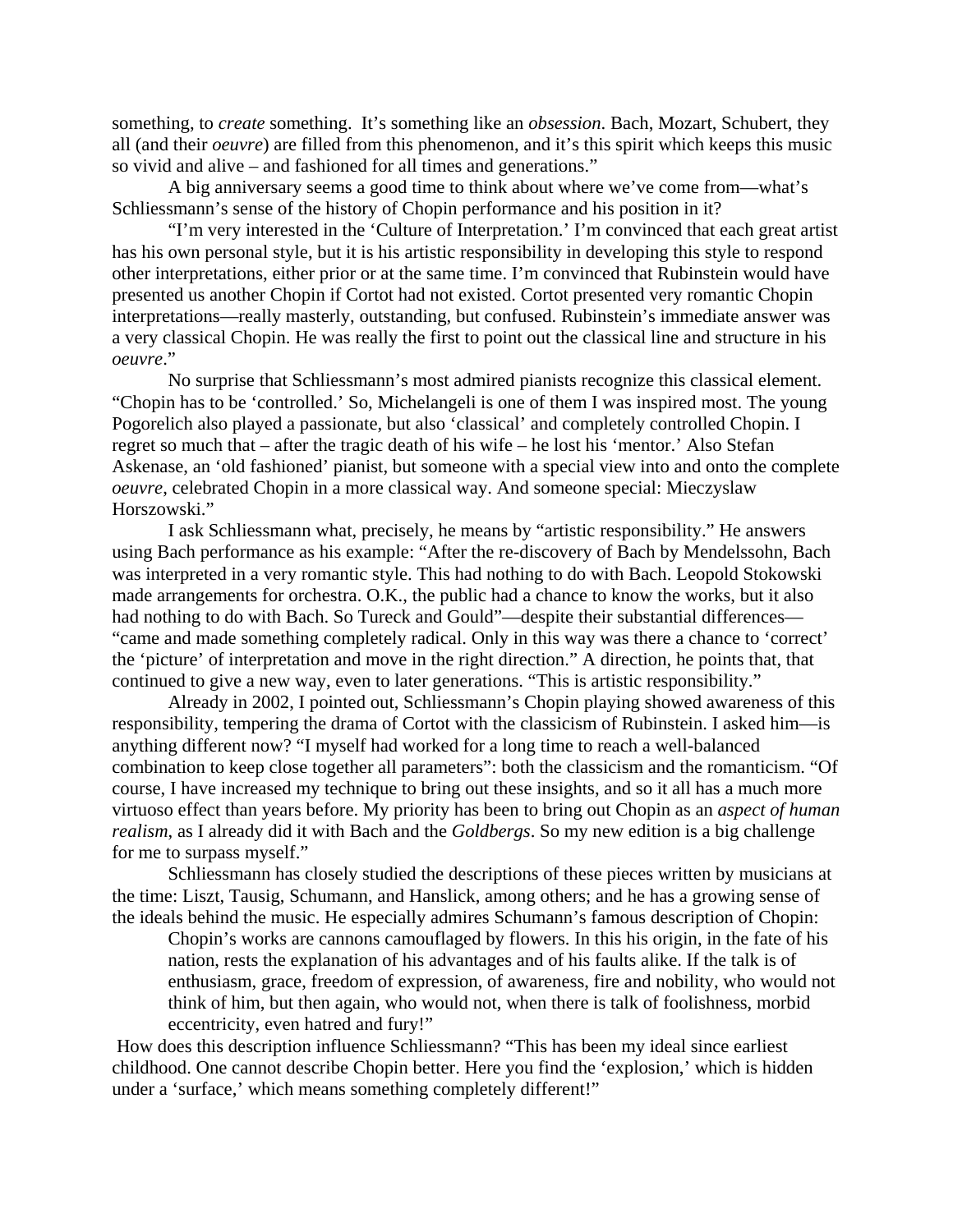Granted, these 19th-century ideals are complex: even Liszt himself had trouble understanding the Polonaise-Fantaisie. But Schliessmann feels that he is getting closer to meet the "the challenge of shaping this work so as to do justice to its content: compelling, balanced organic structure throughout, with a view of its greatness, despite the risk of losing oneself in the limited execution of its wonderfully thrilling details. I give the work more intimacy; by maintaining the chamber-musician and classical clarity and structure in the different *variations,* the symphonic line is more of a single breath, and the different scenes are better proportioned. The *big line* is, I'm convinced, more enlightened now. The end and stretta are much more touching, also much more virtuoso and overwhelming."

He sees similar changes in performances of other works: "The Barcarolle I play in a more erotic way, much more sensual, but much more virtuoso and so much more extreme. The *Fantaisie* now has a more virtuoso-line, more explosion and fire, so that the Agitato is transferred in a more ecstatic way; I have given much more drama to the octaves (e.g. in bar 153/154). The contrast between the intimacy of the middle part—which we can call a 'hymnic choral'—and the Attacca of the Agitato gives this piece a special excitement." With these new and sharper intuitions, he hopes to move the listener more deeply.

Schliessmann has especially strong opinions about performances of the Berceuse, which he plays with more virtuosity than other pianists do. "Too many pianists (I don't want to name them) make the mistake of using too much *rubato* in the right hand." In so doing, they not only "lose the *glitter*" which is written into the piece, but they also "miss the line of the left hand, changing the tempo (and consequently the character) of the left hand, an ostinato-line, which provides the main structure. If you lose this line in its strength as well as clarity— but also simplicity and lightness—you lose the meaning and real characterization of the whole piece and its elegance. The *cantilène*, the *endless* and *eternal song*, the *'chant'—* and in summary the *architecture of this work* is destroyed. This *mustn't* be!

"To the Ballades I have given a more *'narrativo'* element, intensifying the *'stile parlando*,' but increasing the virtuosity at the same time." The ultimate aim is coherence—fitting together the lyricism, the poetry, the 'speaking,' and the virtuosity, maintaining, at the same time, the big line as a single breath.

The key point? We return to the classic essence of Chopin: "Nothing should be arbitrary. When we have a look to his manuscripts, we learn that Chopin worked very hard on his ideas and had something special in mind. Very often he wrote something, then rejected it and made many corrections, coming up with a completely different version, or, curiously, sometimes coming back to first version."

I close our conversation with a final question. One of the biggest changes since 1960 Chopin celebration has been the growth of the period performance movement. Schliessmann remains committed to a modern instrument. Why?

"We know, that Chopin preferred the sound of Pleyel, which was much clearer, intimate, slim (nearly chamber-music-like) than the Erard Liszt used, which was much more rich-toned and orchestral. I personally never even wanted (how crazy and terrible!) to play on an old or historical piano, because the technique itself wouldn't be sufficient for my demands.

"For this edition I used a special Steinway, one that I own, the same one on which I also played the *Goldbergs*. It has an extreme clarity and sonority, extreme colorfulness and unlimited ranges of registrations in all parts. It is an exceptional instrument that is ideal for music of *classical style*. Georges Ammann, world famous technician of Steinway, again did again a great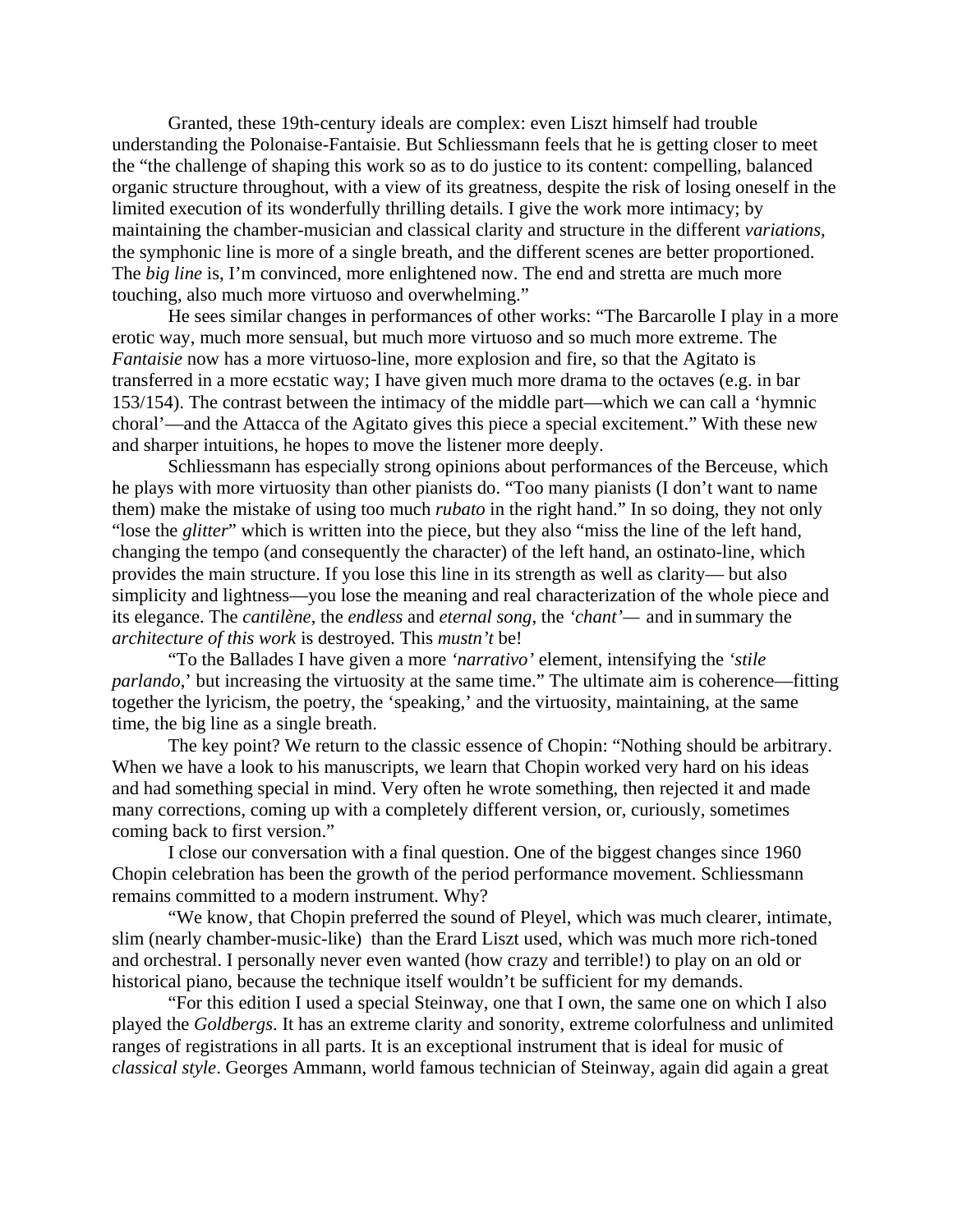job and had been on my side all the time. He has exclusively been looking after my instruments for years.

"For this music you absolutely need a special *tone, a special sound*. And something special the instrument *must* have (of course, you as pianist have to play it, but if the instrument can't, you also can't, because you are *dependent* on the instrument): It's the phenomenon of *Jeu perlé*! The instrument I'm using reacts here in perfect manner, and when you hear—for example—the closing figures of the Barcarolle or the Fantaisie, you know what I mean and how it should be!

"I also divided the recordings between the halls. The works which need a more intimate atmosphere (like the Berceuse, the Barcarolle, the Waltz op. 64/2, the Polonaise-Fantaisie) were recorded in the studio-hall of Teldex in Berlin, a hall with phenomenal acoustic. That's where I also recorded my Goldbergs. The that need nearly something "orchestral" (like the Ballades, the Scherzos), however, I recorded in another hall in Berlin, in the Big Hall of 'Rundfunkcentrum' in Berlin, which has outstanding acoustic possibilities and a very special warmness of sound. I again used one of my own Steinways, and again worked with my Teldex-Team, Friedemann Engelbrecht as Recording-Producer and Julian Schwenkner as my Recording-Engineer. To bring out such an result requires the combination and synergy of all powers. If only one link is missing from the chain, the complete project is 'out.'"

To conclude? "The things that are most important to me in such a project are perfectionism and *truth*. *Truth of interpretation, truth of sound, truth of the instrument, truth of the hall, truth lastly of all*. This means 'Artistic Integrity' to me. Coming back to my artistic aims in *my new Chopin:* It's a special combination of lyricism, poetry, virtuosity, noblesse (!), classical strength but also romantic enthusiasm and passion, in bringing out this 'obscure man *Chopin*' and creating an experience never before heard."

© Copyright: FANFARE MAGAZIN, USA



© Photography: Matthias Heyde, Berlin

**BURKARD SCHLIESSMANN** in TELDEX-Studios, Berlin, june 2009